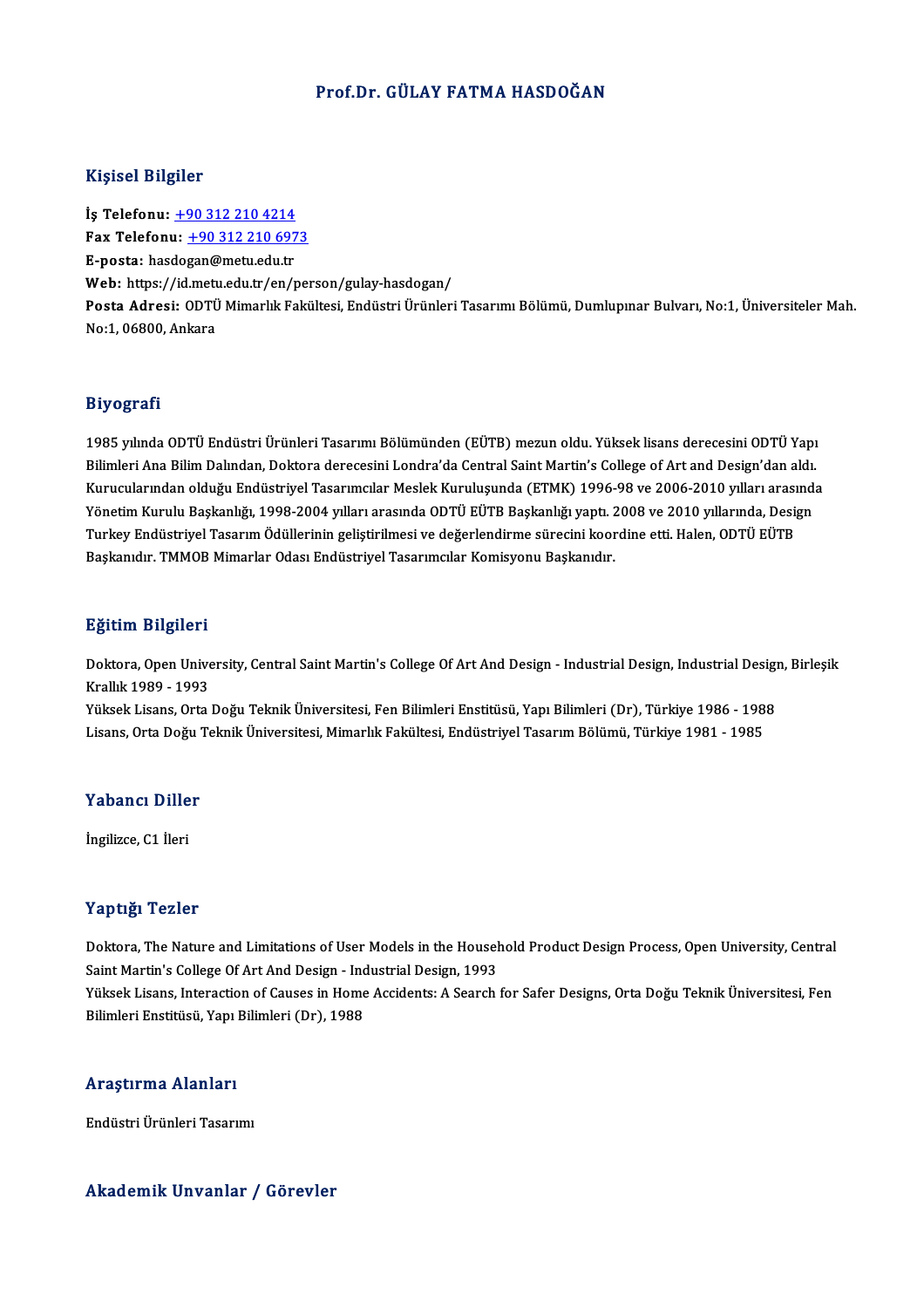Prof.Dr., Orta Doğu Teknik Üniversitesi, Mimarlık Fakültesi, Endüstriyel Tasarım Bölümü, 2012 - Devam Ediyor<br>Des Dr., Orta Doğu Teknik Üniversitesi, Mimarlık Fakültesi, Endüstriyel Tasarım Bölümü, 2012 - Devam Ediyor Prof.Dr., Orta Doğu Teknik Üniversitesi, Mimarlık Fakültesi, Endüstriyel Tasarım Bölümü, 2012 - Devai<br>Doç.Dr., Orta Doğu Teknik Üniversitesi, Mimarlık Fakültesi, Endüstriyel Tasarım Bölümü, 1999 - 2012<br>Yrd Dos Dr., Orta Do Prof.Dr., Orta Doğu Teknik Üniversitesi, Mimarlık Fakültesi, Endüstriyel Tasarım Bölümü, 2012 - Devam Ec<br>Doç.Dr., Orta Doğu Teknik Üniversitesi, Mimarlık Fakültesi, Endüstriyel Tasarım Bölümü, 1999 - 2012<br>Yrd.Doç.Dr., Orta Doç.Dr., Orta Doğu Teknik Üniversitesi, Mimarlık Fakültesi, Endüstriyel Tasarım Bölümü, 1999 - 2012<br>Yrd.Doç.Dr., Orta Doğu Teknik Üniversitesi, Mimarlık Fakültesi, Endüstriyel Tasarım Bölümü, 1995 - 1999<br>Öğretim Görevlisi Yrd.Doç.Dr., Orta Doğu Teknik Üniversitesi, Mimarlık Fakültesi, Endüstriyel Tasarım Bölümü, 1995 - 1999<br>Öğretim Görevlisi Dr., Orta Doğu Teknik Üniversitesi, Mimarlık Fakültesi, Endüstriyel Tasarım Bölümü, 1994 - 199!<br>Araş Araştırma Görevlisi, Orta Doğu Teknik Üniversitesi, Mimarlık Fakültesi, Endüstriyel Tasarım Bölümü, 1986 - 1994<br>Akademik İdari Deneyim

Akademik İdari Deneyim<br>Orta Doğu Teknik Üniversitesi, Mimarlık Fakültesi, Endüstriyel Tasarım Bölümü, 2008 - Devam Ediyor<br>Orta Doğu Teknik Üniversitesi, Mimarlık Fakültesi, Endüstriyel Tasarım Bölümü, 1998 - 2004 TIRAA OIIIII TAATT D'OITOJ'III<br>Orta Doğu Teknik Üniversitesi, Mimarlık Fakültesi, Endüstriyel Tasarım Bölümü, 2008 - Devan<br>Orta Doğu Teknik Üniversitesi, Mimarlık Fakültesi, Endüstriyel Tasarım Bölümü, 1998 - 2004<br>Orta Doğ Orta Doğu Teknik Üniversitesi, Mimarlık Fakültesi, Endüstriyel Tasarım Bölümü, 1998 - 2004<br>Orta Doğu Teknik Üniversitesi, Mimarlık Fakültesi, 1997 - 1998

### Verdiği Dersler

INDUSTRIALDESIGNI,Lisans,2018 -2019,2019 -2020,2020 -2021,2021 -2022

Industrial Design II, Lisans, 2018 - 2019, 2019 - 2020, 2020 - 2021

INDUSTRIAL DESIGN I, Lisans, 2018 - 2019, 2019 - 2020, 2020 - 2021, 2021 - 2022<br>Industrial Design II, Lisans, 2018 - 2019, 2019 - 2020, 2020 - 2021<br>Research Methods in Industrial Design, Yüksek Lisans, 1997 - 1998, 1998 - Industrial Design II, Lisans, 2018 - 2019, 2019 - 2020, 2020 - 2021<br>Research Methods in Industrial Design, Yüksek Lisans, 1997 - 1998, 1998 - 1999, 1999 - 2000, 2000 - 2001, 2001 - 2002<br>2002 - 2003, 2003 - 2004, 2004 - 200 Research Methods in Industrial Design, Yüksek Lisans, 1997 - 1998, 1998 - 1999, 1999 - 2000, 2000 - 2001, 2001 - 2002<br>2002 - 2003, 2003 - 2004, 2004 - 2005, 2005 - 2006, 2006 - 2007, 2007 - 2008, 2008 - 2009, 2009 - 2010, 2002 - 2003, 2003 - 2004, 2004 - 2005, 2005 - 2006, 2006 - 2007, 2007 - 2008, 2008 - 2009, 2009 - 2010, 2010 - 2011,<br>2011 - 2012, 2012 - 2013, 2013 - 2014, 2014 - 2015, 2015 - 2016, 2016 - 2017, 2017 - 2018, 2018 - 2019, 2 2011 - 2012, 2012 - 2013, 2013 - 2014, 2014 - 2015, 2015 - 2016, 2016 - 2017, 2017 - 2018, 2018 - 2019, 2019 - 2020,<br>2020 - 2021, 2021 - 2022<br>Industrial Design V, Lisans, 2002 - 2003, 2003 - 2004, 2004 - 2005, 2005 - 2006,

2020 - 2021, 2021 - 2022<br>Industrial Design V, Lisans, 2002 - 2003, 2003 - 2004, 2004 - 2005, 2005 - 2006, 2006 - 2007, 2007 - 2008, 2008<br>2009 - 2010, 2010 - 2011, 2011 - 2012, 2012 - 2013, 2013 - 2014, 2014 - 2015, 2015 - 2009 - 2010, 2010 - 2011, 2011 - 2012, 2012 - 2013, 2013 - 2014, 2014 - 2015, 2015 - 2016, 2016 - 2017, 2017 - 2018<br>Yönetilen Tezler

Yönetilen Tezler<br>Hasdoğan G. F. , Exploring Futures With World Building in Design Education: Building and Applying a Theoretical Model<br>Through Agtion Researsh, Dektore, E.CAČI AR(Öğrensi), 2021 TUNUENUM TUNU.<br>Hasdoğan G. F. , Exploring Futures With World Building in Des:<br>Through Action Research, Doktora, E.ÇAĞLAR(Öğrenci), 2021<br>Hasdoğan G. E., Dasism for nositive self beln intervention evne Hasdoğan G. F. , Exploring Futures With World Building in Design Education: Building and Applying a Theoretical M<br>Through Action Research, Doktora, E.ÇAĞLAR(Öğrenci), 2021<br>Hasdoğan G. F. , Design for positive self-help int

Through Action Research, Doktora, E.ÇAĞLAR(Öğrenci), 2021<br>Hasdoğan G. F. , Design for positive self-help intervention experience<br>mental health applications, Yüksek Lisans, Y.MERVE(Öğrenci), 2020<br>Hasdoğan G. E., Neapolarin Hasdoğan G. F. , Design for positive self-help intervention experience with the investigation of meditation-oriented<br>mental health applications, Yüksek Lisans, Y.MERVE(Öğrenci), 2020<br>Hasdoğan G. F. , Nesnelerin interneti i

mental health applications, Yüksek Lisans, Y.MERVE(Öğrenci), 2020<br>Hasdoğan G. F. , Nesnelerin interneti için tasarımda bir fikir geliştirme yöntemi: sensör verisi ile nesne personaları<br>yaratmak, Bütünleşik Doktora, N.Nagih Hasdoğan G. F. , Nesnelerin interneti için tasarımda bir fikir geliştirme yöntemi: sensör verisi ile nesne personala<br>yaratmak, Bütünleşik Doktora, N.Nagihan(Öğrenci), 2020<br>Hasdoğan G. F. , An investigation of emergence, de

yaratmak, Bütünleşik Doktora, N.Nagihan(Öğrenci), 2020<br>Hasdoğan G. F. , An investigation of emergence, development and types of «<br>responsible design approach, Yüksek Lisans, H.ALTINOVA(Öğrenci), 2019<br>HASDOČAN G. E., Yoni n Hasdoğan G. F. , An investigation of emergence, development and types of open design: A case study on socially<br>responsible design approach, Yüksek Lisans, H.ALTINOVA(Öğrenci), 2019<br>HASDOĞAN G. F. , Yeni nesil endüstriyel t

responsible design approach, Yüksek Lisans, H.ALTINOVA(Öğrenci), 2019<br>HASDOĞAN G. F. , Yeni nesil endüstriyel tasarımcıların mesleki örgütlenmeye karşı motivasyon ve beklentileri., Yüksek<br>Lisans, T.Celal(Öğrenci), 2019 HASDOĞAN G. F. , Yeni nesil endüstriyel tasarımcıların mesleki örgütlenmeye karşı motivasyon ve beklentileri., Yük:<br>Lisans, T.Celal(Öğrenci), 2019<br>HASDOĞAN G. F. , Developing an external bike rack design for inner-city pub

Lisans, T.Celal(Öğrenci), 2019<br>HASDOĞAN G. F. , Developing an external bike r.<br>process, Yüksek Lisans, M.ERDİ(Öğrenci), 2016<br>HASDOĞAN G. E., Integrating 3D physical and di HASDOĞAN G. F. , Developing an external bike rack design for inner-city public busses through an action research<br>process, Yüksek Lisans, M.ERDİ(Öğrenci), 2016<br>HASDOĞAN G. F. , Integrating 3D physical and digital modeling i

process, Yüksek Lisans, M.ERDİ(Öğre<br>HASDOĞAN G. F. , Integrating 3D phy<br>Doktora, M.ÖZTÜRK(Öğrenci), 2016<br>HASDOĞAN C. E., Produst sommarsi HASDOĞAN G. F. , Integrating 3D physical and digital modeling into 3D form creation in industrial design education,<br>Doktora, M.ÖZTÜRK(Öğrenci), 2016<br>HASDOĞAN G. F. , Product commercials as lifestyle representations: A stud

Doktora, M.ÖZTÜRK(Öğrenci), 2016<br>HASDOĞAN G. F. , Product commercials as lifestyle representation<br>in Turkey between 1980-2012, Doktora, R.DİMLİ(Öğrenci), 2015<br>HASDOĞAN G. E., The rele of in beuse autemative designers in th HASDOĞAN G. F. , Product commercials as lifestyle representations: A study on white goods and automobile commercials<br>in Turkey between 1980-2012, Doktora, R.DİMLİ(Öğrenci), 2015<br>HASDOĞAN G. F. , The role of in-house automo

in Turkey between 1980-<br>HASDOĞAN G. F. , The rol<br>B.YAZICI(Öğrenci), 2013<br>Karlut E. Hasdoğan G. E HASDOĞAN G. F. , The role of in-house automotive designers in the automotive industry in Turkey, Doktora,<br>B.YAZICI(Öğrenci), 2013<br>Korkut F., Hasdoğan G. F. , Assessment of novelty and distinctive character in industrial de

B.YAZICI(Öğrenci), 2013<br>Korkut F., Hasdoğan G. F. , Assessme<br>Doktora, G.CANKIZ(Öğrenci), 2011<br>HASDOĞAN G. E. , Hasdoğan G. Alay Korkut F., Hasdoğan G. F. , Assessment of novelty and distinctive character in industrial design protection in Turkey,<br>Doktora, G.CANKIZ(Öğrenci), 2011<br>HASDOĞAN G. F. , Hasdoğan G., Algısal ikna tasarımı: dönüşüm merkezli

Doktora, G.CANKIZ(Öğrenci), 2011<br>HASDOĞAN G. F. , Hasdoğan G., Algısal ikna tasarımı: dönüşüm merkezli internet sitesi tasarımında görsel elemanlar<br>ikna ediciliğini kullanmak., Yüksek Lisans, W.H.(Öğrenci), 2011<br>HASDOĞAN G HASDOĞAN G.F., Hasdoğan G., Algısal ikna tasarımı: dönüşüm merkezli internet sitesi tasarımında görsel elemanların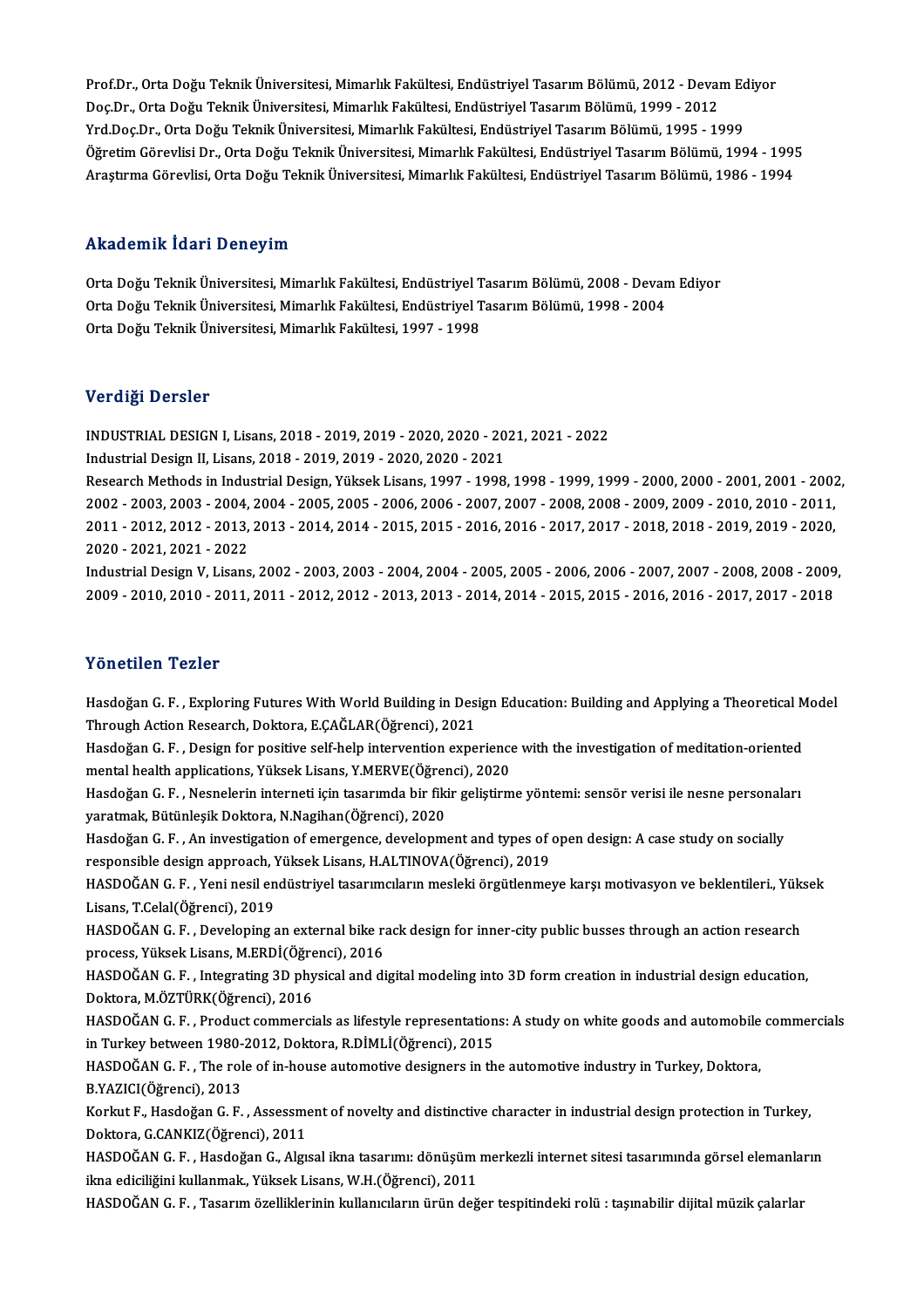üzerine bir çalışma, Yüksek Lisans, D.Gedikli(Öğrenci), 2011<br>HASDOČAN G. E. . The rele of design ettributes in shaning us

HASDOĞAN G. F. , The role of design attributes in shaping users' value assignment: The case of portable digital audio<br>players, Yüksek Lisans, D.GEDİKLİ(Öğrenci), 2011 üzerine bir çalışma, Yüksek Lisans, D.Gedikli(Öğren<br>HASDOĞAN G. F. , The role of design attributes in s.<br>players, Yüksek Lisans, D.GEDİKLİ(Öğrenci), 2011<br>HASDOĞAN G. E. , Asemantis annuasek ta the relat HASDOĞAN G. F. , The role of design attributes in shaping users' value assignment: The case of portable digital audio<br>players, Yüksek Lisans, D.GEDİKLİ(Öğrenci), 2011<br>HASDOĞAN G. F. , A semantic approach to the relationshi

players, Yüksek Lisans, D.GEDİKLİ(Öğrenci), 2011<br>HASDOĞAN G. F. , A semantic approach to the relationship between brand identity and exterior product design for visu<br>brand recognition,through a case study on local commerci HASD<br>brand<br>2010<br>HASD

brand recognition,through a case study on local commercial vehicle brand, TEMSA, Yüksek Lisans, A.ZENGİN(Öğrenci),<br>2010<br>HASDOĞAN G. F. , The influence of product appearance on perceived product quality in reference to wash HASDOĞAN G.F., The influence of product appearance on perceived product quality in reference to washing machines, HASDOĞAN G. F. , The influence of product appearance on perceived product quality in reference to washing machines<br>Yüksek Lisans, A.BURAK(Öğrenci), 2010<br>HASDOĞAN G. F. , Position of design and the designer in low-tech smal

Yüksek Lisans, M.ÖZTÜRK(Öğrenci), 2009 HASDOĞAN G. F. , Position of design and the designer in low-tech small and medium scale furniture industry in Turke<br>Yüksek Lisans, M.ÖZTÜRK(Öğrenci), 2009<br>HASDOĞAN G. F. , An approach to achieve design recommendations for

Yüksek Lisans, M.ÖZTÜRK(Öğrenci), 2009<br>HASDOĞAN G. F. , An approach to achieve design recommendations for interior elements of urban<br>with regard to user perception of semantic dimensions, Yüksek Lisans, M.TURHAN(Öğrenci), HASDOĞAN G. F. , An approach to achieve design recommendations for interior elements of urban railway transpor<br>with regard to user perception of semantic dimensions, Yüksek Lisans, M.TURHAN(Öğrenci), 2008<br>HASDOĞAN G. F. ,

with regard to user perception of semantic dimensions, Yüksek Lisans,<br>HASDOĞAN G. F. , Strategies for an effective university-industry collabo<br>study of graduation projects, Yüksek Lisans, Ö.ORHUN(Öğrenci), 2007<br>HASDOĞAN G. HASDOĞAN G. F. , Strategies for an effective university-industry collaboration in industrial design education: A case<br>study of graduation projects, Yüksek Lisans, Ö.ORHUN(Öğrenci), 2007<br>HASDOĞAN G. F. , Presenting the outc

study of graduation projects, Yüksek Lisans, Ö.ORHUN(Öğre<br>HASDOĞAN G. F. , Presenting the outcomes of a participator<br>remote controls, Yüksek Lisans, D.ÖZÇELİK(Öğrenci), 2007<br>HASDOĞAN G. E., Hası verkebansı A presedure for HASDOĞAN G. F. , Presenting the outcomes of a participatory user workshop: A design resource based on the case<br>remote controls, Yüksek Lisans, D.ÖZÇELİK(Öğrenci), 2007<br>HASDOĞAN G. F. , User workshops: A procedure for elici

remote controls, Yüksek Lisans, D.ÖZÇELİK(Öğrenci), 2007<br>HASDOĞAN G. F. , User workshops: A procedure for eliciting user needs and user defined problems, Yüksek Lisans,<br>G.TÖRE(Öğrenci), 2006 HASDOĞAN G. F. , User workshops: A procedure for eliciting user needs and user defined problems, Yüksek Lisans,<br>G.TÖRE(Öğrenci), 2006<br>HASDOĞAN G. F. , The role of the in-house industrial designer in Turkish industry: Perce

G.TÖRE(Öğrenci), 2006<br>HASDOĞAN G. F. , The role of the in-house industrial<br>designers, Yüksek Lisans, A.BÜLBEN(Öğrenci), 2006<br>HASDOĞAN G. E., Türk ondüstrisinde firme isi saksen HASDOĞAN G. F. , The role of the in-house industrial designer in Turkish industry: Perceptions of manufacturers and<br>designers, Yüksek Lisans, A.BÜLBEN(Öğrenci), 2006<br>HASDOĞAN G. F. , Türk endüstrisinde firma içi çalışan en

designers, Yüksek Lisans, A.BÜLBEN(Öğrenci), 20<br>HASDOĞAN G. F. , Türk endüstrisinde firma içi ça<br>algıları, Yüksek Lisans, A.Bülben(Öğrenci), 2006<br>HASDOĞAN G. E. . The state of outsoursing desig HASDOĞAN G. F. , Türk endüstrisinde firma içi çalışan endüstriyel tasarımcıların rolü : üretimcilerin ve tasarımcılar<br>algıları, Yüksek Lisans, A.Bülben(Öğrenci), 2006<br>HASDOĞAN G. F. , The state of outsourcing design expert

algıları, Yüksek Lisans, A<br>HASDOĞAN G. F. , The st<br>Y.ORAN(Öğrenci), 2006<br>HASDOĞAN C. E. Kullan HASDOĞAN G. F. , The state of outsourcing design expertise in the Turkish manufacturing industry, Yüksek Lisans,<br>Y.ORAN(Öğrenci), 2006<br>HASDOĞAN G. F. , Kullanıcı çalıştayları :kullanıcı ihtiyaçlarını ve kullanıcı tarafında

Y.ORAN(Öğrenci), 2006<br>HASDOĞAN G. F. , Kullanıcı çalıştayları :kullanıcı ihtiyaçlarını ve kullanıcı tarafından tanımlanan problemleri ortaya çıkarmak için bir prosedür., Yüksek Lisans, G.Töre(Öğrenci), 2006

Hasdoğan G.F., Designing Customer Demand Oriented products : A Case Study on Inner City Bus Interior Design in MAN<br>Türkiye A.Ş., Yüksek Lisans, F.Ant(Öğrenci), 2005 Hasdoğan G. F. , Designing Customer Demand Oriented products : A Case Study on Inner City Bus Interior Design in MAN<br>Türkiye A.Ş., Yüksek Lisans, F.Ant(Öğrenci), 2005<br>HASDOĞAN G. F. , Guidelines for a materials selection s

Türkiye A.Ş., Yüksek Lisans, F.Ant(Öğrenci), 2005<br>HASDOĞAN G. F. , Guidelines for a materials selection source for<br>of Turkish designers, Yüksek Lisans, E.KARANA(Öğrenci), 2004<br>HASDOĞAN G. E., Anglysing design prosesses: A HASDOĞAN G. F. , Guidelines for a materials selection source for industrial design activity: A survey on the expectati<br>of Turkish designers, Yüksek Lisans, E.KARANA(Öğrenci), 2004<br>HASDOĞAN G. F. , Analysing design processe

of Turkish designers, Yüksek Lisans, E.KARANA(Öğrenci), 2004<br>HASDOĞAN G. F. , Analysing design processes: A study on gradı<br>Lisans, G.ACAR(Öğrenci), 2004 HASDOĞAN G.F., Analysing design processes: A study on graduation projects of industrial design students, Yüksek

HASDOĞAN G. F., Gendering of products: In industrial design, Yüksek Lisans, A.AKATA(Öğrenci), 2003

HASDOĞAN G. F. , A Perspective on the person-product relationship: Attachment and detachment, Yüksek Lisans,<br>Ö.SAVAŞ(Öğrenci), 2002 HASDOĞAN G. F. , A Perspective on the person-product relationship: Attachment and detachment, Yüksek Lisans,<br>Ö.SAVAŞ(Öğrenci), 2002<br>HASDOĞAN G. F. , The Sources of creativity in peddling products with particular focus on s

Ö.SAVAŞ(Öğrenci), 2002<br>HASDOĞAN G. F. , The Sources of creativity in peddl<br>Turkey, Yüksek Lisans, D.AKBULUT(Öğrenci), 2001 Turkey, Yüksek Lisans, D.AKBULUT(Öğrenci), 2001<br>Jüri Üyelikleri

Yarışma, 6. ARED Ödülleri, Açık Hava Reklamcıları Derneği, Kasım, 2020

Yarışma, Amorf Doğal Taş Proje Tasarım Yarışması, Ege İhracatçı Birlikleri, Temmuz, 2020 Yarışma, Düşten Gerçeğe Tasarım Yarışması, Cemer Kent Ekipmanları, Mayıs, 2018

### Tasarladığı Dersler

Tasarladığı Dersler<br>Hasdoğan G. F. , Korkut F., Collaborative Design II, Lisans, 2003 - 2004<br>Hasdoğan G. F., Korkut E. Collaborative Design I. Lisans, 2003 - 2004 1 abar 1aar<sub>i</sub>st *D* er brer<br>Hasdoğan G. F. , Korkut F., Collaborative Design II, Lisans, 2003 - 2004<br>Hasdoğan G. F. , Korkut F., Collaborative Design I, Lisans, 2003 - 2004<br>Hasdoğan G. F. , Besearsh Methods in Industrial Hasdoğan G. F. , Korkut F., Collaborative Design I, Lisans, 2003 - 2004<br>Hasdoğan G. F. , Research Methods in Industrial Design I, Yüksek Lisans, 1997 - 1998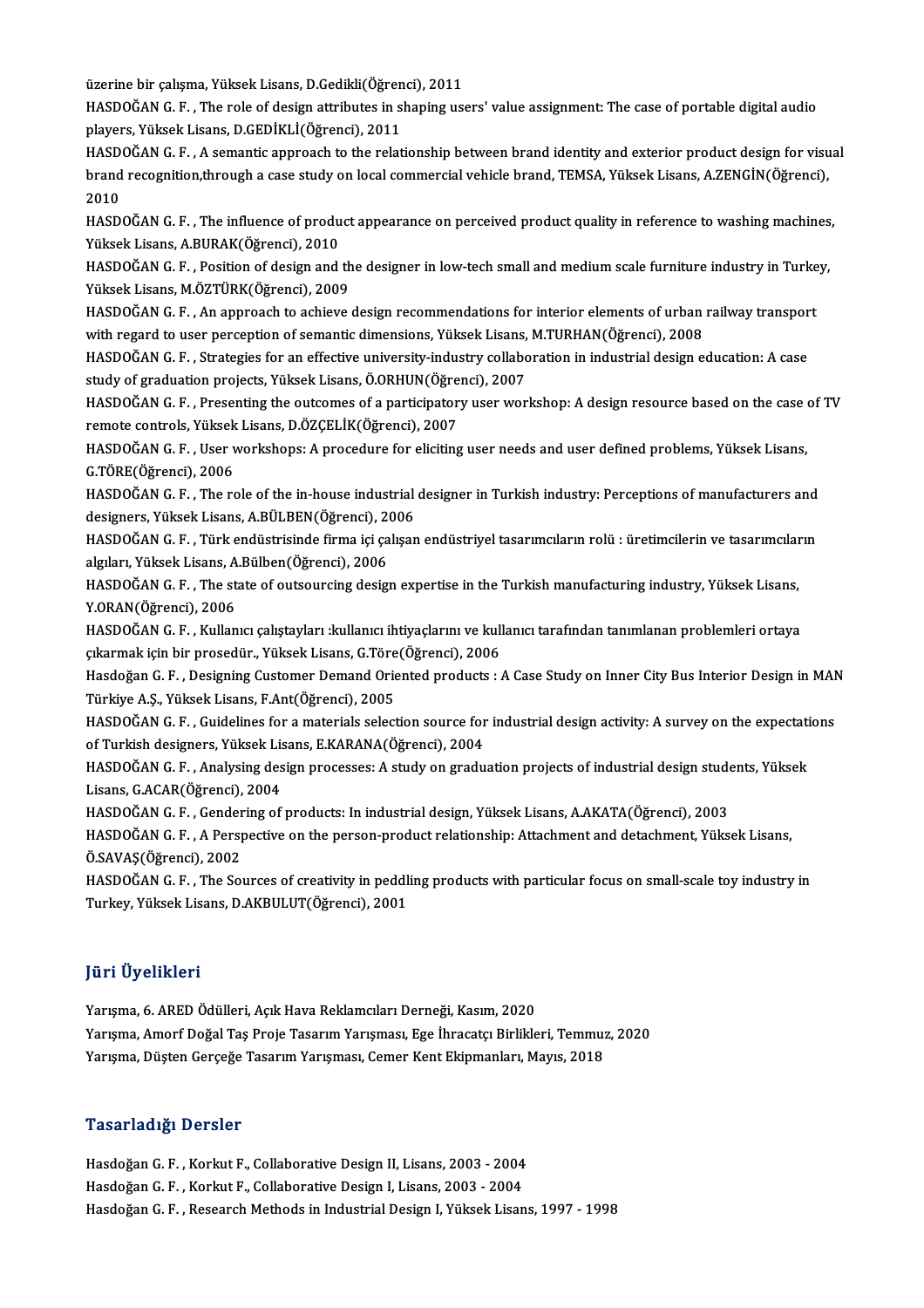### Verdiği Kurs ve Eğitimler

Verdiği Kurs ve Eğitimler<br>Hasdoğan G.F., Korkut F., Börekçi N. A. G. Z., Tasarımcı Olmayanlar İçin Tasarım Odaklı Düşünme Çalıştayı, 2019<br>Hasdoğan G.F., Korkut F. Ünlü G.F., Curriqulum Davalanmant Warkshan for the Establis Vor digi Frand Vo Egitimiter<br>Hasdoğan G. F. , Korkut F., Börekçi N. A. G. Z. , Tasarımcı Olmayanlar İçin Tasarım Odaklı Düşünme Çalıştayı, 2019 - 20<br>Hasdoğan G. F. , Korkut F., Ünlü C. E. , Curriculum Development Workshop Hasdoğan G. F. , Korkut F., Ünlü C. E. , Curriculum Development Workshop for the Establishment of Industrial Design<br>Department at the National University of Science and Technology, 2011 - 2011

### Tasarlanan Programlar

Tasarlanan Programlar<br>Hasdoğan G. F. , Korkut F., Ünlü C. E. , Börekçi N. A. G. Z. , Kurtgözü A. E. , Yüksek Lisans, Endüstri Ürünleri Tasarımı<br>Pektere Presterm, 2004, Devem Ediyer 1 abar fanan 11 ogrammar<br>Hasdoğan G. F. , Korkut F., Ünlü C. E. , Bör<br>Doktora Programı, 2004 - Devam Ediyor<br>Hasdoğan C. E., Lisans Cift Anadal, Maste Hasdoğan G. F. , Korkut F., Ünlü C. E. , Börekçi N. A. G. Z. , Kurtgözü A. E. , Yüksek Lisans, Endüstri<br>Doktora Programı, 2004 - Devam Ediyor<br>Hasdoğan G. F. , Lisans Çift Anadal, Master of Science in Industrial Design, 199

# Hasdoğan G. F. , Lisans Çift Anadal, Master of Science in Industrial Design, 1997 - Devam Ediyor<br>SCI, SSCI ve AHCI İndekslerine Giren Dergilerde Yayınlanan Makaleler

CI, SSCI ve AHCI İndekslerine Giren Dergilerde Yayınlanan Makaleler<br>I. Concept Development for Vehicle Design Education Projects Carried Out in Collaboration with<br>Industry Concept |<br>Industry<br>PÖPEKCLI Concept Development for Vehicle Design Ed<br>Industry<br>BÖREKÇİ N. A. G. Z. , KAYGAN P., HASDOĞAN G. F.<br>Presedia CIPP. silt EQ. 88.751.759.2016 (SCL Inde

I<mark>ndustry</mark><br>BÖREKÇİ N. A. G. Z. , KAYGAN P., HASDOĞAN G. F.<br>Procedia CIRP, cilt.50, ss.751-758, 2016 (SCI İndekslerine Giren Dergi)<br>CHARACTERISINC TURKISH DESICN THROUCH COOD DESICN C BÖREKÇİ N. A. G. Z. , KAYGAN P., HASDOĞAN G. F.<br>Procedia CIRP, cilt.50, ss.751-758, 2016 (SCI İndekslerine Giren Dergi)<br>II. CHARACTERISING TURKISH DESIGN THROUGH GOOD DESIGN CRITERIA: THE CASE OF 'DESIGN

- Procedia CIRP, cilt.50, ss.751-758, 2016 (SCI İ<br>CHARACTERISING TURKISH DESIGN THR<br>TURKEY' INDUSTRIAL DESIGN AWARDS<br>Haadagan C E TURKEY' INDUSTRIAL DESIGN AWARDS<br>Hasdogan G. F. METU JOURNAL OF THE FACULTY OF ARCHITECTURE, cilt.29, ss.171-191, 2012 (AHCI İndekslerine Giren Dergi) Hasdogan G. F.<br>METU JOURNAL OF THE FACULTY OF ARCHITECTURE, cilt.29, ss.171-191, 2012 (AHCI İndekslerine Giren Dergi<br>III. The Institutionalization of the Industrial Design Profession in Turkey: Case Study - The Industrial<br>
- METU JOURNAL OF THE FACULT<br>The Institutionalization of th<br>Designers Society of Turkey The Institutio<br>Designers So<br>Hasdoğan G.F.<br>DESICN JOUPN Designers Society of Turkey<br>Hasdoğan G. F.<br>DESIGN JOURNAL, cilt.12, ss.311-337, 2009 (AHCI İndekslerine Giren Dergi)<br>The role of user models in produst design for assessment of user n
- Hasdoğan G. F.<br>DESIGN JOURNAL, cilt.12, ss.311-337, 2009 (AHCI İndekslerine Giren Dergi)<br>IV. The role of user models in product design for assessment of user needs<br>Hasdoğan G. F. DESIGN JOURN<br>**The role of u:**<br>Hasdoğan G. F.<br>Design Studies Design Studies, cilt.17, ss.19-33, 1996 (SCI Expanded İndekslerine Giren Dergi)

# Design Studies, Citt.17, ss.19-33, 1996 (St.1 Exj<br>Diğer Dergilerde Yayınlanan Makaleler

- iğer Dergilerde Yayınlanan Makaleler<br>I. Geleceğin Mutfakları için Yeni Nesil Fikirler<br>Sanar Badalay B. Hasdağar G. E I. Geleceğin Mutfakları için Yeni Nesil Fikirler<br>Şener Pedgley B., Hasdoğan G. F. Geleceğin Mutfakları için Yeni Nesil Fikirler<br>Şener Pedgley B., Hasdoğan G. F.<br>Banyo + Mutfak, sa.1, ss.46-52, 2014 (Hakemsiz Dergi)<br>Türkiye de Endüstriyel Teserumların Kerunmasın
- Şener Pedgley B., Hasdoğan G. F.<br>Banyo + Mutfak, sa.1, ss.46-52, 2014 (Hakemsiz Dergi)<br>II. Türkiye de Endüstriyel Tasarımların Korunmasında Uygulamaya Yönelik Sorunlar Ayırt Edici Nitelik<br>Değerlendirmesi isin Koyramasl Banyo + Mutfak, sa.1, ss.46-52, 2014 (Hakemsiz Dergi)<br>Türkiye de Endüstriyel Tasarımların Korunmasınd<br>Değerlendirmesi için Kavramsal bir Model Önerisi<br>Hasdağan C. E <mark>Türkiye de Er</mark><br>Değerlendirm<br>Hasdoğan G. F.<br>Legal cit 1. sa Değerlendirmesi için Kavramsal bir Model Önerisi<br>Hasdoğan G. F.<br>Legal, cilt.1, sa.2, ss.341-353, 2005 (Hakemsiz Dergi)

### Kitap & Kitap Bölümleri

I. Case study: decentwork and economic growth (SDG8): the use of creative product design to generate employment variables on the use of creative p<br>generate employment opportunities through materials driven supply chains<br>Evans M. Timethy W. Osania L. Camalial M. Wivonsels D. Hasdağan C. E Case study: decent work and economic growth (SDG8): the use of<br>generate employment opportunities through materials driven sup<br>Evans M., Timothy W., Osanjo L., Gamaliel M., Wiyancoko D., Hasdoğan G. F.<br>Design for Clobal Cha Evans M., Timothy W., Osanjo L., Gamaliel M., Wiyancoko D., Hasdoğan G. F.<br>Design for Global Challenges and Goals, Emmanuel Tsekleves,Rachel Cooper,Jak Spencer, Editör, Routledge, London/NewYork,London, ss.123-135,2021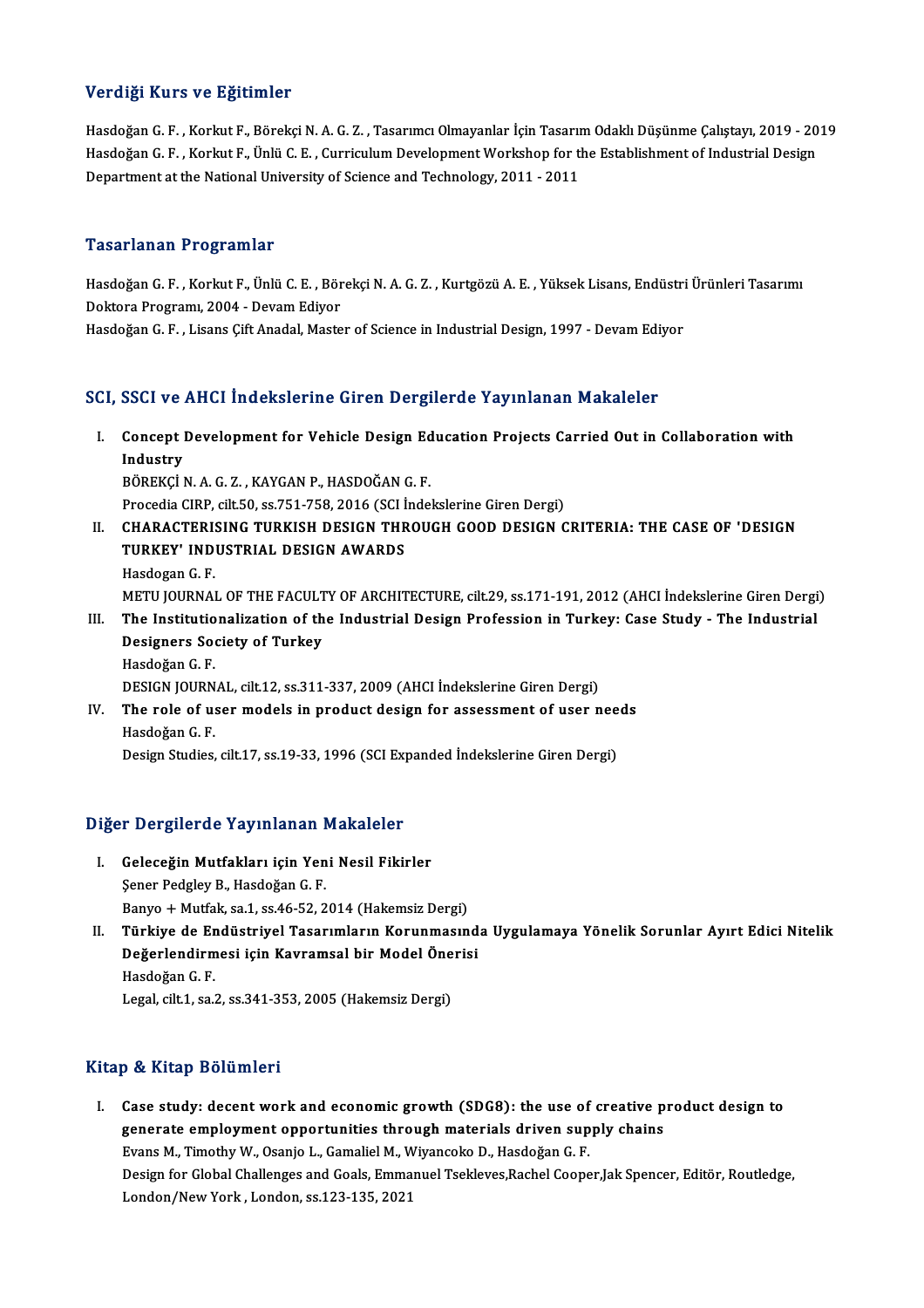# Hakemli Kongre / Sempozyum Bildiri Kitaplarında Yer Alan Yayınlar<br>Hakemli Kongre / Sempozyum Bildiri Kitaplarında Yer Alan Yayınlar

| Hakemli Kongre / Sempozyum Bildiri Kitaplarında Yer Alan Yayınlar |                                                                                                                                                           |
|-------------------------------------------------------------------|-----------------------------------------------------------------------------------------------------------------------------------------------------------|
| L.                                                                | Yaşlılar için Evde E-Sağlık Çözümleri<br>SENER PEDGLEY B., Pedgley O., HASDOĞAN G. F.                                                                     |
|                                                                   | UTAK 2018 Ulusal Tasarım Araştırmaları Konferansı: Tasarım ve Umut, Türkiye, 12 - 14 Eylül 2018                                                           |
| П.                                                                | Nesnelerin İnterneti için Tasarım                                                                                                                         |
|                                                                   | Tuna N., Hasdoğan G.F.                                                                                                                                    |
|                                                                   | UTAK 2018 Üçüncü Ulusal Tasarım Araştırmaları Konferansı: Tasarım ve Umut, Ankara, Türkiye, 12 - 14 Eylül<br>2018, ss 235-252                             |
| III.                                                              | Nesnelerin interneti için kurgusal tasarım                                                                                                                |
|                                                                   | TUNA N. N., HASDOĞAN G. F.                                                                                                                                |
|                                                                   | UTAK 2018, Ankara, Türkiye, 12 - 14 Eylül 2018                                                                                                            |
| IV.                                                               | Empowering Craftspeople by Reinforcing Design Skills The Case of a Design Training Course for                                                             |
|                                                                   | Woodworking in Kastamonu Turkey                                                                                                                           |
|                                                                   | Hasdoğan G.F., Hasdoğan M.                                                                                                                                |
|                                                                   | Making Futures: craft and the (re)turn of the maker in a post-global sustainably aware society, Plymouth, Birleşik<br>Krallık, 24 - 25 Eylül 2015, cilt 4 |
| V.                                                                | Concept development for vehicle design education projects carried out in collaboration with                                                               |
|                                                                   | industry                                                                                                                                                  |
|                                                                   | Börekçi N. A. G. Z., Kaygan P., Hasdogan G.                                                                                                               |
|                                                                   | 26th CIRP Design Conference, Stockholm, İsveç, 15 - 17 Haziran 2016, cilt.50, ss.751-758                                                                  |
| VI.                                                               | Tasarım Hukukunda Yenilik ve Ayırt Edici Nitelik Değerlendirmesinde Kullanılan Terimler Açısından                                                         |
|                                                                   | Kavramsallaştırma Sorunları                                                                                                                               |
|                                                                   | ELIBOL G. C., KORKUT F., HASDOĞAN G. F.                                                                                                                   |
|                                                                   | Endüstride, Tasarımda, Eğitimde 40 Yıl Sempozyum Bildiri Kitabı, İstanbul, Türkiye, 7 - 09 Aralık 2011, ss.309-316                                        |
| VII.                                                              | User workshops: a method for eliciting user needs                                                                                                         |
|                                                                   | TÖRE YARGIN G., HASDOĞAN G. F.                                                                                                                            |
|                                                                   | The Fifth Conference on Design and Emotion, Göteborg, İsveç, 27 - 29 Eylül 2006                                                                           |
| VIII.                                                             | Endüstri Destekli Eğitim Projelerinde Tasarım Sürecini Etkileyen Faktörler: Öğrenci                                                                       |
|                                                                   | Değerlendirmesine Dayalı Bir Vaka Çalışması                                                                                                               |
|                                                                   | Hasdoğan G. F., Börekçi N. A. G. Z., Korkut F.                                                                                                            |
|                                                                   | Türkiye'de Tasarımı Tartışmak: III. Ulusal Tasarım Kongresi Bildiri Kitabı, İstanbul, Türkiye, 19 - 22 Haziran 2006,<br>ss 96-107                         |
| IX.                                                               | Tasarımların Korunmasında Türkiye Deneyimi ve Yeni Ulusal Düzenleme için Bir Çerçeve Önerisi<br>KORKUT F., HASDOĞAN G. F., BÖREKÇİ N. A. G. Z.            |
|                                                                   | Türkiye'de Tasarımı Tartışmak: III. Ulusal Tasarım Kongresi Bildiri Kitabı, İstanbul, Türkiye, 19 - 22 Haziran 2006,<br>ss 384-391                        |
| X.                                                                | Implications of Collaboration with Industry for Educational Strategies in Industrial Design The                                                           |
|                                                                   | <b>Graduation Project Course</b>                                                                                                                          |
|                                                                   | Börekçi N. A. G. Z., Korkut F., Hasdoğan G. F.                                                                                                            |
|                                                                   | CLTAD 3rd International Conference: Enhancing Curricula, London, Birleşik Krallık, 1 - 03 Haziran 2006, ss.137-<br>159                                    |
| XI.                                                               | Understanding user experience for scenario building: A case in public transport design                                                                    |
|                                                                   | HASDOĞAN G. F., BÖREKÇİ N. A. G. Z., KORKUT F.                                                                                                            |
|                                                                   | International Conference on Contemporary Ergonomics, Cambridge, Birleşik Krallık, 4 - 06 Nisan 2006, ss.189-193                                           |
| XII.                                                              | Understanding user experience for scenario building: A case in public transportation design<br>HASDOĞAN G.F., BÖREKÇİ N.A.G.Z., KORKUT F.                 |
|                                                                   | Contemporary Ergonomics 2006, Loughborough, Birleşik Krallık, 4 - 06 Nisan 2006, ss.189-193                                                               |
| XIII.                                                             | Glass Packaging for Food and Beverage Products Design Process and Innovation Strategies in an                                                             |
|                                                                   | <b>Educational Project</b>                                                                                                                                |
|                                                                   | BÖREKÇİ N. A. G. Z., KORKUT F., HASDOĞAN G. F.                                                                                                            |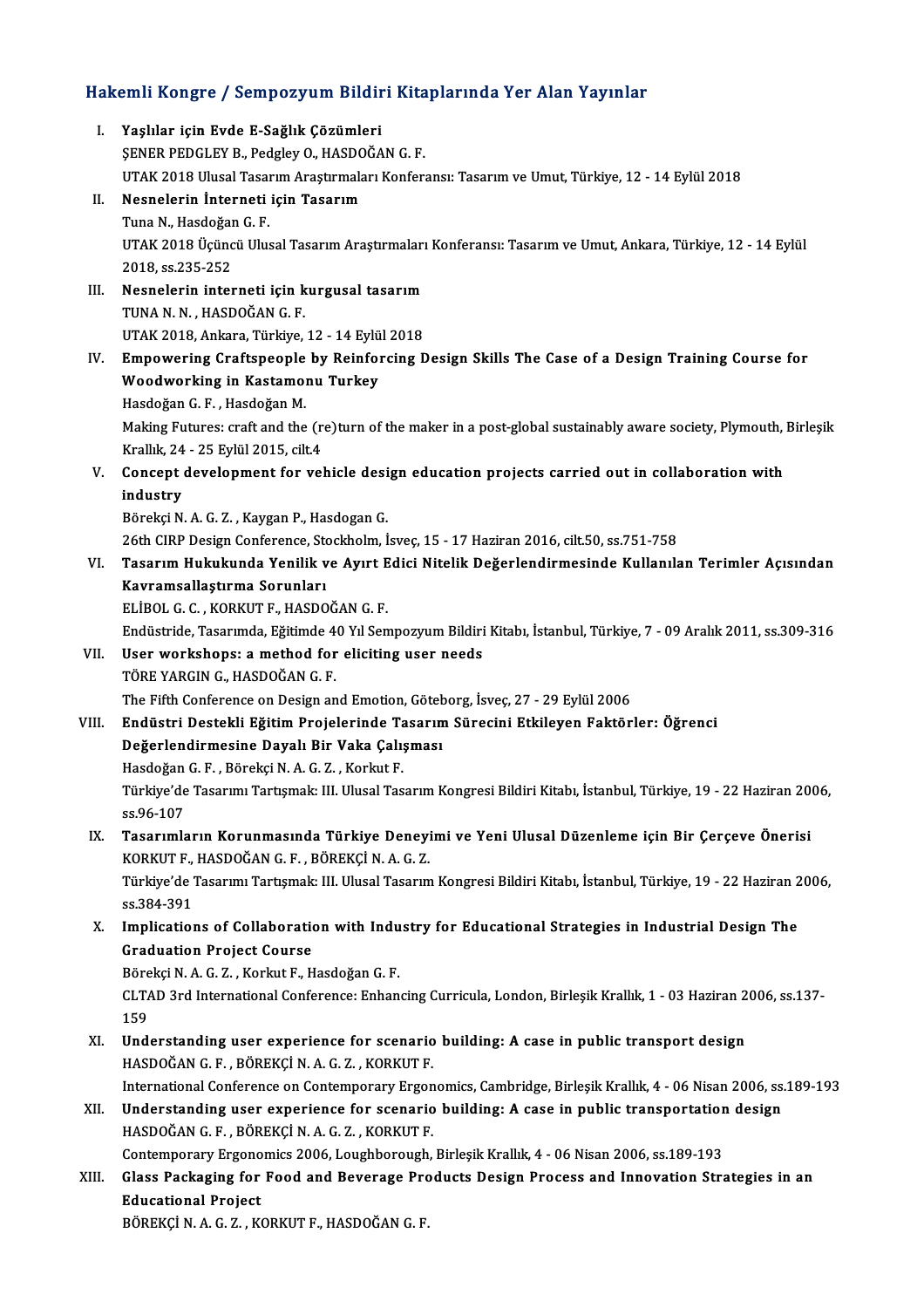IV. International Packaging Congress and Exhibition-Presentations, İzmir, Türkiye, 8 - 11 Aralık 2005, cilt.2, ss.637-<br>646 IV. In<br>646<br>Digit IV. International Packaging Congress and Exhibition-Presentations, İzmir, Türkiye, 8 - 11 Aralık 2005, cilt.2, ss.637<br>646<br>XIV. Digital Technologies Expanding the Boundaries of User Product Interaction An Educational Projec

### 646<br>Digital Technologies Expa<br>on User Interface Design<br>HASDOČAN C E - KOPKUT E Digital Technologies Expa<br>on User Interface Design<br>HASDOĞAN G.F., KORKUT F.<br>ICSID 2nd Educational Confor

on User Interface Design<br>HASDOĞAN G. F. , KORKUT F.<br>ICSID 2nd Educational Conference: Critical Motivations and New Dimensions, Hanover, Almanya, 5 - 07 Eylül 2003, HASDOĞAN<br>ICSID 2nd E<br>ss.165-169<br>The Profes ICSID 2nd Educational Conference: Critical Motivations and New Dimensions, Hanover, Almanya, 5 - 07 Eylül 2003<br>ss.165-169<br>XV. The Profession of Industrial Design in Turkey The Correspondence between Education and Practice<br>

ss.165-169<br>The Profession of Indu<br>Korkut F., Hasdoğan G. F.<br>IDATER 09: International The Profession of Industrial Design in Turkey The Correspondence between Education and<br>Korkut F., Hasdoğan G. F.<br>IDATER 98: International Conference on Design and Technology Educational Research and Curriculum<br>Development

Korkut F., Hasdoğan G. F.<br>IDATER 98: International Conference on Design and Technology Educatior<br>Development, Leicester, Birleşik Krallık, 24 - 26 Ağustos 1998, ss.125-131 Development, Leicester, Birleşik Krallık, 24 - 26 Ağustos 1998, ss.125-131<br>Diğer Yayınlar

I. 2018 Graduation Projects Catalogue r Fuynnar<br>2018 Graduation Projects Catalogue<br>Şener Pedgley B., Pedgley O. F. , Hasdoğan G. F.<br>Diğen 98.1.112.2019 2018 Graduation P1<br>Şener Pedgley B., Ped<sub>{</sub><br>Diğer, ss.1-112, 2018

# Diğer, ss.1-112, 2018<br>Desteklenen Projeler

Desteklenen Projeler<br>HASDOĞAN G. F. , TUNA N. N. , Yükseköğretim Kurumları Destekli Proje, Nesnelerin İnterneti İçin Tasarım, 2018 - 2020<br>HASDOĞAN G. F. , Yükseköğretim Kurumları Destekli Proje, Kurumeal İshirliği Ve Yönet B OSCONCHON I I TOJOISI<br>HASDOĞAN G. F. , TUNA N. N. , Yükseköğretim Kurumları Destekli Proje, Nesnelerin İnterneti İçin Tasarım, 2018 - 2020<br>HASDOĞAN G. F. , Yükseköğretim Kurumları Destekli Proje, Kurumsal İşbirliği Ve Yö Özgen Koçyıldırım D., Hasdoğan G. F. , Turhan S., Yükseköğretim Kurumları Destekli Proje, Kurumsal İşbirliği Ve Yönetimi<br>Sistemi kibis, 2010 - 2011 HASDOĞAN G.F., Yükseköğretim Kurumları Destekli Proje, Kurumsal İşbirliği Ve Yönetimi Sistemi (kibis), 2010 - 2019

### KontrataDayalı Araştırmalar

Kontrata Dayalı Araştırmalar<br>HASDOĞAN G. F. , Tüketici Elektroniğinde Ürün Farklılaştırma, Farklı kullanıcı Beklentilerine Özelleşmiş All-in-One PC<br>Tasarımı 2011 - 2012 11011 1211 229 111<br>HASDOĞAN G. F. , Tüke<br>Tasarımı, 2011 - 2013

# Tasarımı, 2011 - 2013<br>Bilimsel Dergilerdeki Faaliyetler

ODTÜMimarlıkFakültesiDergisi,YayınKurulÜyesi,2015 -2020

### Bilimsel Hakemlikler

Bilimsel Hakemlikler<br>METU JOURNAL OF THE FACULTY OF ARCHITECTURE, AHCI Kapsamındaki Dergi, Kasım 2018<br>METU JOURNAL OF THE FACULTY OF ARCHITECTURE, AHCI Kapsamındaki Dergi, Temmuz 201 D'ITINOOT TRANSIMITING<br>METU JOURNAL OF THE FACULTY OF ARCHITECTURE, AHCI Kapsamındaki Dergi, Kasım 2018<br>METU JOURNAL OF THE FACULTY OF ARCHITECTURE, AHCI Kapsamındaki Dergi, Temmuz 2018<br>STS Turkey, Bildiri (Tem Metin), Heg METU JOURNAL OF THE FACULTY OF ARCHITE<br>METU JOURNAL OF THE FACULTY OF ARCHITE<br>STS Turkey, Bildiri (Tam Metin), Haziran 2018<br>S<sup>TS Turkov, Bildiri (Tam Matin), Haziran 2018</sup> METU JOURNAL OF THE FACULTY OF ARCHITE<br>STS Turkey, Bildiri (Tam Metin), Haziran 2018<br>sTS Turkey, Bildiri (Tam Metin), Haziran 2018<br>UTAK Ulusal Tessuum Arastumalaru Konferansu STS Turkey, Bildiri (Tam Metin), Haziran 2018<br>sTS Turkey, Bildiri (Tam Metin), Haziran 2018<br>UTAK Ulusal Tasarım Araştırmaları Konferansı, Bildiri (Tam Metin), Mart 2018<br>UTAK Ulusal Tasarım Arastırmaları Konferansı, Bildiri sTS Turkey, Bildiri (Tam Metin), Haziran 2018<br>UTAK Ulusal Tasarım Araştırmaları Konferansı, Bildiri (Tam Metin), Mart 2018<br>UTAK Ulusal Tasarım Araştırmaları Konferansı, Bildiri (Tam Metin), Mart 2018<br>UTAK Ulusal Tasarım Ar UTAK Ulusal Tasarım Araştırmaları Konferansı, Bildiri (Tam Metin), Mart 2018<br>UTAK Ulusal Tasarım Araştırmaları Konferansı, Bildiri (Tam Metin), Mart 2018<br>UTAK Ulusal Tasarım Araştırmaları Konferansı, Bildiri (Tam Metin), M UTAK Ulusal Tasarım Araştırmaları Konferansı, Bildiri ('<br>UTAK Ulusal Tasarım Araştırmaları Konferansı, Bildiri ('<br>MEGARON DERGİSİ, Hakemli Bilimsel Dergi, Ocak 2018

# MEGARON DERGİSİ, Hakemli Bilimsel Dergi, Ocak 2018<br>Etkinlik Organizasyonlarındaki Görevler